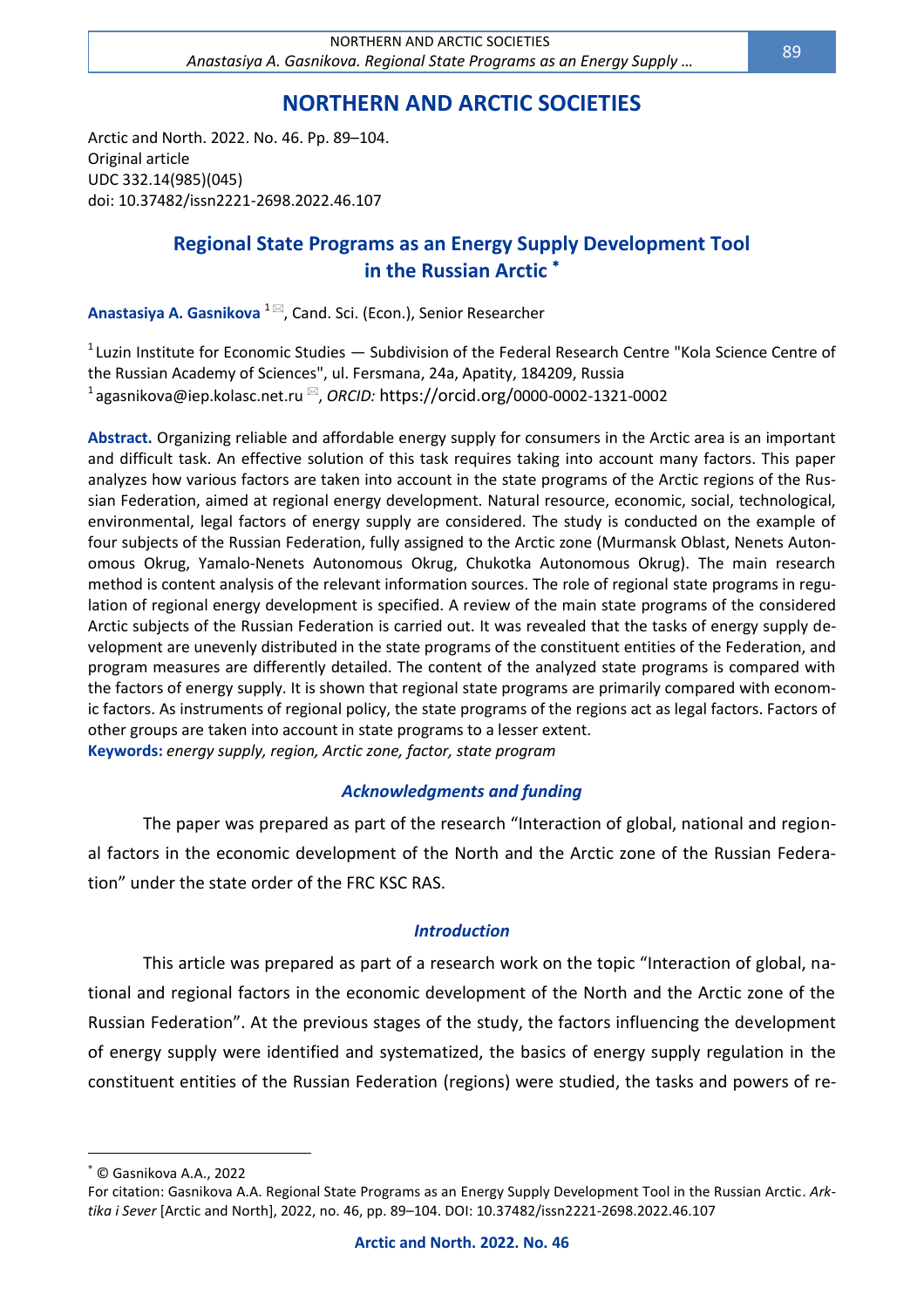gional state authorities in the field of energy supply regulation were analyzed using the example of several Arctic regions.

The study examines the natural resource, economic, social, technological, environmental, legal factors of energy supply to consumers in the Arctic zone of the Russian Federation (AZRF). These factors were described at the first stage of the study and clarified in [1, Gasnikova A.A., pp. 132–133]. It is important to note that the factors under consideration are interrelated, often influence each other and should be considered comprehensively. A brief description of the energy supply factors of the Arctic regions is given below.

Natural resource factors of energy supply imply the availability of energy resources in the region, as well as climatic features that may affect the organisation of energy supply. Energy resources include fossil fuel reserves, hydropower from water reservoirs, as well as non-traditional renewable energy resources (NRES), primarily wind energy. Climatic features of the Arctic are manifested by low temperatures, high humidity, permafrost, strong winds [2, Popel O.S., pp. 48– 49]. Severe climate, firstly, causes increased demand for electricity and heat energy, and secondly, it leads to higher production costs. In [3, Bogoyavlenskiy V.I., pp. 63–64] it is noted that the main hydrocarbon deposits and resources in Russia are located precisely in the Arctic, but permafrost complicates the construction and operation of fuel and energy complex (FEC) facilities, including coal mines, wells, oil and gas pipelines. It should be noted that for the energy supply of small dispersed consumers in the Arctic, the creation of power plants based on local renewable energy sources, as well as hybrid power plants using both traditional fuel and non-traditional renewable energy resources is promising.

Economic factors are related to objectively high production costs, the need for "northern delivery" of fuel, geographical remoteness and dispersion of energy consumers. The dispersal of consumers and their remoteness from the main roads complicate the creation and operation of the energy infrastructure. Energy capacities in remote settlements are often not connected to the regional energy systems (and even less — to the Unified Energy System of Russia). In fact, remote consumers are often dependent on local generation facilities and have no possibility to receive electricity from other areas by means of transmission lines. At the same time, the main source of energy for such consumers is expensive imported diesel fuel. As a result, tariffs for electricity and heat in the Arctic are high. The use of local NRES can help to reduce energy prices and increase energy security of remote consumers. In [4, Witt M. de, Stefánsson H., Valfells A., Larsen J.N., p. 154], it is noted that the share of renewable energy among all energy sources in the Arctic is somewhat higher compared to other territories, but in order to increase their use significantly, more cost-competitive technologies are needed.

Social factors are related to the importance of energy supply for ensuring normal life conditions in the harsh cold climate, as well as protecting the rights of indigenous peoples of the North, Siberia and the Far East when implementing industrial energy projects in their areas of residence. In recent years, more and more attention has been paid to the social aspects of economic devel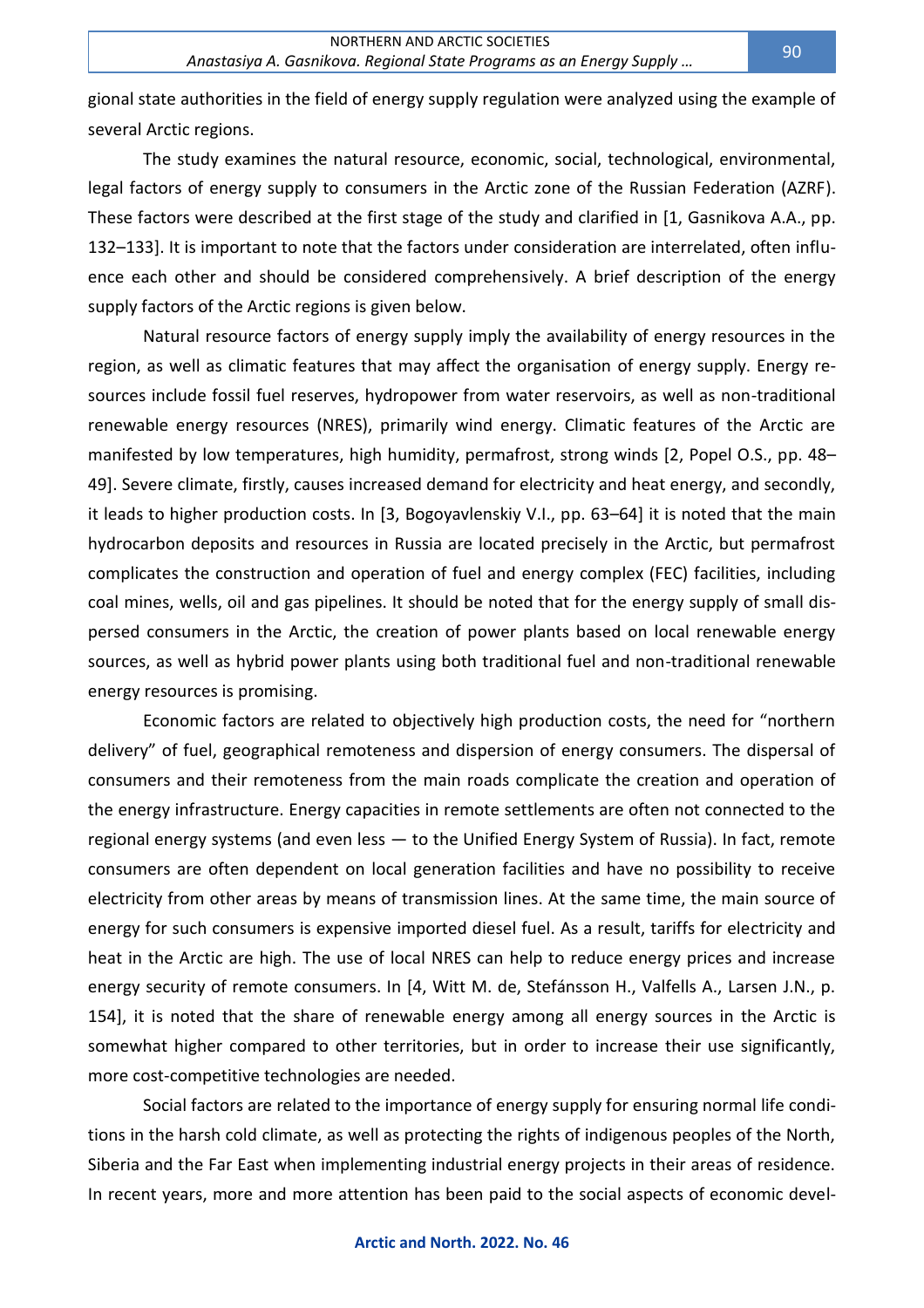opment, and the development of the fuel and energy complex has not become an exception. In [5, Sidortsov R.], a review of articles by professional researchers in the field of social sciences, devoted to energy development in the Arctic, is made. The author of this paper notes that, despite the diversity of views, modern researchers agree that the Arctic is more than just a storehouse of energy resources. Some of them emphasize the importance of the social responsibility of fuel and energy companies and point out that even after the implementation of hydrocarbon projects, the Arctic will remain home to many people. Others call attention to the energy efficiency and energy saving solutions that have been developed over the years of Arctic exploration. The researchers also criticise the perception of the Arctic as a zone of confrontation and argue that local, regional, national and international cooperation is possible and necessary in this macro-region.

Technological factors of energy supply imply increased requirements for energy generation and transmission technologies used in the Arctic climate. Low temperatures, high temperature fluctuations throughout the year, strong winds, high humidity can have an adverse effect on equipment performance and must be taken into account when designing power supply options. Another technological factor is the low efficiency of small power plants, which are characterised by high specific fuel consumption for energy production. In the future, with the expansion of NRES use, new, more efficient technologies and energy equipment should come to the Arctic regions: wind power plants, solar power plants, tidal power plants, generators based on biomass or biogas may also appear in some areas. [6, Lombardi P., Sokolnikova T., Suslov K., Voropai N., Styczynski Z.A., pp. 532–533]. It should be mentioned that non-traditional renewable energy resources can be used not only for electricity, but also for heat supply [7, Bezhan A.V.].

Environmental factors determine the requirements for energy technologies and equipment, which should not cause irreparable harm to the Arctic nature, which is sensitive to anthropogenic impact. In this regard, it is important to note that the enterprises of the fuel and energy complex are sources of pollutant emissions into the air and water bodies, and contribute to thermal pollution. The environment may be harmed by economic activities related to geological exploration and extraction of fuel energy resources, drilling works, construction of oil, gas and product pipelines, hydrocarbon storages and other facilities, etc.

Legal factors imply the legal framework within which activities related to energy supply are carried out. At the level of the RF subject, it is necessary to take into account the legal documents adopted at the federal level, and the legislation of the RF subject itself, developed, adopted and implemented within the framework of its authorities.

The study of energy supply factors is carried out on the example of four subjects of the Russian Federation: the Murmansk Oblast, the Nenets Autonomous Okrug, the Yamalo-Nenets Autonomous Okrug, the Chukotka Autonomous Okrug (AO). The choice of these regions is explained by the following:

• the territories of these regions are fully attributed to the Arctic zone by the Decree of the President of the Russian Federation of May 2, 2014 No. 296. Since the state admin-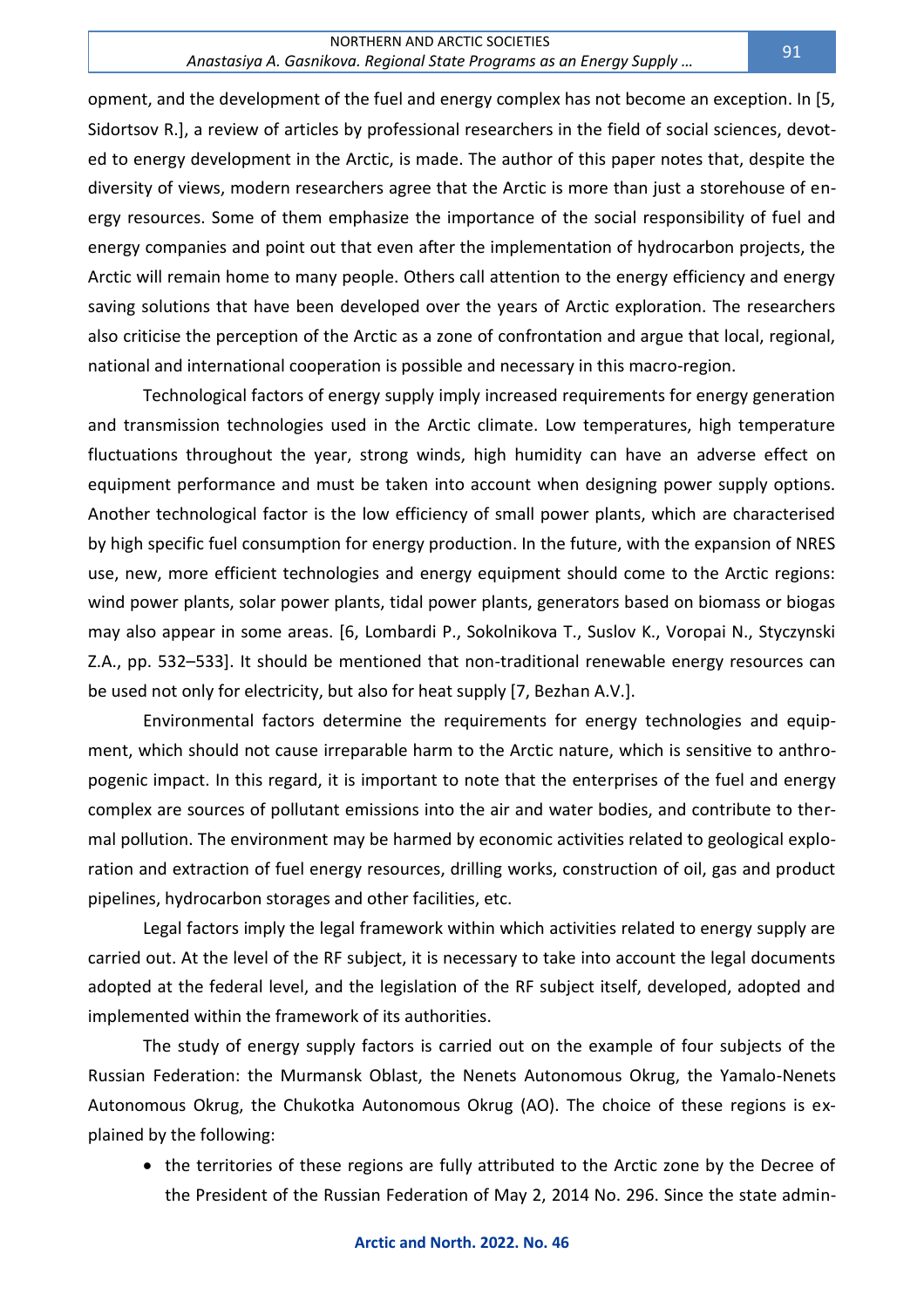#### NORTHERN AND ARCTIC SOCIETIES

### *Anastasiya A. Gasnikova. Regional State Programs as an Energy Supply …*

istration is implemented within the administrative-territorial boundaries, this makes it possible to analyze regional state programs as a tool for developing energy supply in the regions. In addition, information on programs for socio-economic development and the development of individual sectors of the economy is more accessible in relation to the RF subject as a whole, and not to its individual districts;

• the selected regions, having common features for the Russian Arctic (cold climate, peripherality, etc.), have differences and, in general, sufficiently represent the diversity of conditions for socio-economic development in the Arctic. Thus, the Murmansk Oblast is a settled region with a developed industry and large power plants. The Nenets Autonomous Okrug is characterized by a decentralized energy supply in most of the territory; hydrocarbon production is carried out in the region. In the Yamalo-Nenets Autonomous Okrug, there are zones of centralized and decentralized power supply, the basis of the region's economy is oil and gas production. The basis of the economy of the Chukotka Autonomous Okrug is the mining industry, the region has a technologically isolated energy system, but there is also decentralized energy.

In [1, Gasnikova A.A.], the structure, tasks, functions and full powers of the state executive authorities of the four Arctic regions in the sphere of energy supply were analyzed. This analysis showed that state regulation of energy supply in one way or another takes into account all the factors under consideration, although there is a different concentration of functions or powers assigned to the authorities in the regions. "The activities of all executive authorities are related to legal and economic factors in one way or another, directly or indirectly. The activities of relevant ministries, departments, directorates or committees established in different federal entities are linked to energy supply factors according to their areas of responsibility. At the same time, there are differences in the structure of authorities in the regions, which are explained by the specifics of different territories" [1, Gasnikova A.A., p. 141].

Further work involves the study of regional policy aimed at the regulation and development of energy supply in the Arctic regions. This article describes the results of the stage of the work aimed at analyzing the regional state programs as a tool to ensure the reliability of energy supply and its development in the subjects of the Russian Arctic.

The tasks aimed at achieving this goal include:

- clarification of the essence of regional state programs;
- review of the main state programs of the considered subjects of the Russian Federation, aimed at the development of the energy sector;
- comparison of the content of state programs of the considered AZRF subjects with the factors of energy supply.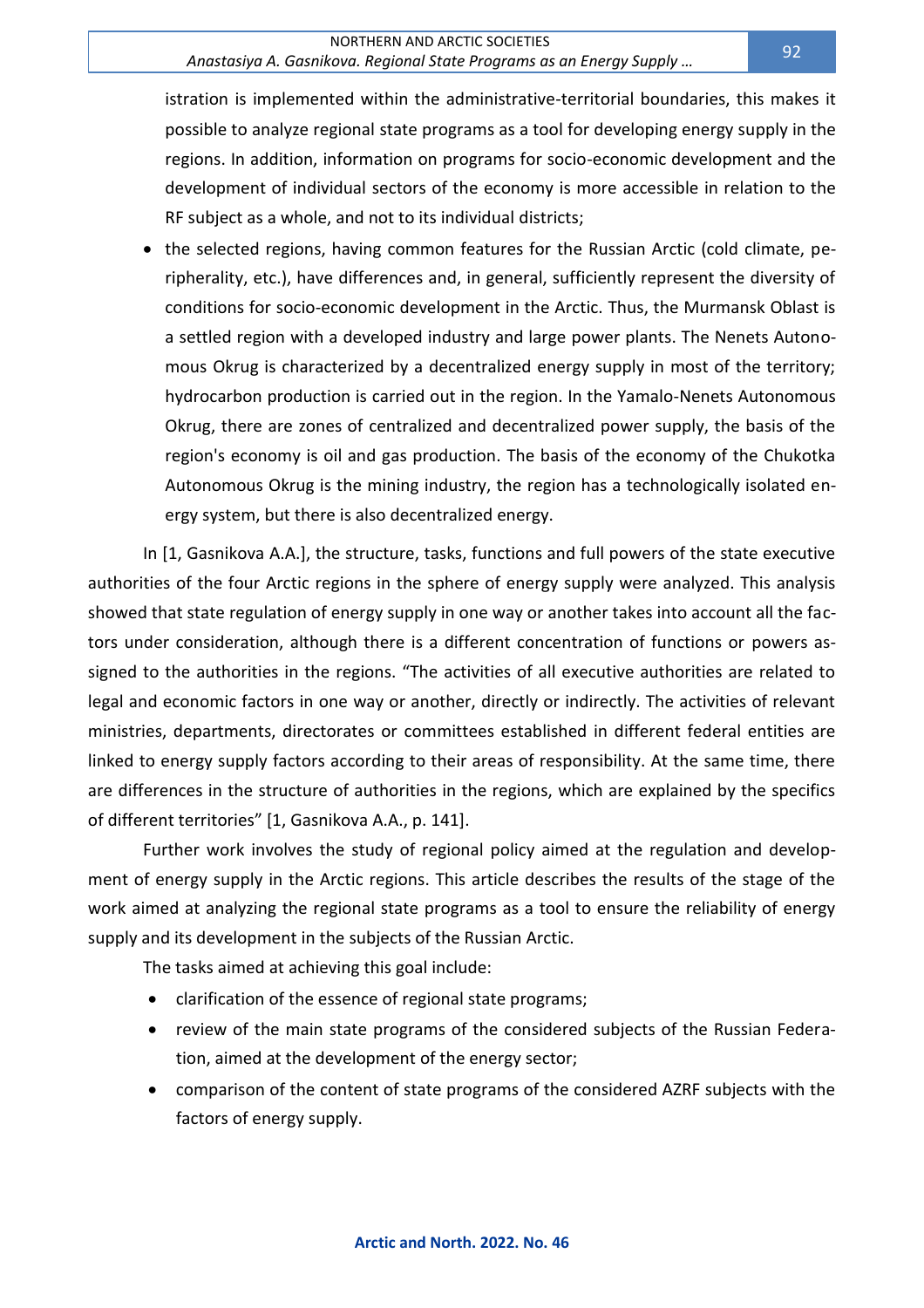#### *Research methods and information base*

The Arctic subjects of the Russian Federation are considered from a systemic viewpoint, they are presented as socio-economic systems, which are at the same time subsystems of the macrosystem — AZRF. Having some common goals and partially similar characteristics, the Arctic subjects solve specific tasks, the content of which is related to the specifics of the territories of the regions. An important research method is the content analysis of scientific literature, legal documents of the federal and regional levels, and other information on the subject of research from open sources. Particular attention is paid to the content analysis of state programs of the constituent entities of the Russian Federation aimed at socio-economic development, analysis of the structure of these programs, the content of their subprograms and envisaged activities. Information is interpreted using the tabular presentation method, which allows you to present data compactly and systematically, facilitates their comparison and identification of relationships. The study uses the method of logical analysis and the method of comparison.

The information base for the study includes scientific periodicals on the topic of research, legal acts of the Russian Federation and the Arctic regions of the Russian Federation. The source of the texts of the state programs of the RF constituent entities was the official Internet portal of the electronic fund of legal and regulatory and technical documentation of the Consortium "Kodeks" (https://docs.cntd.ru).

#### *Results*

The Arctic is a complex territory to manage, with many interests of various entities, intertwined in the Arctic regions — enterprises, organizations, population (including indigenous peoples of the North, Siberia and the Far East), the state (the Russian Federation and the constituent entities of the Russian Federation). Taking into account the geopolitical significance of the Arctic, the vastness and diversity of its territory, the difficulties of its development and habitation, Russian scientists substantiated the position of the dominance of state interests in the development and implementation of the development policy of the Russian Arctic [8, Leksin V.N., p. 75].

State interests are reflected in the documents that make up the legal framework for the development of the Russian Arctic. The most significant of these documents include: "Fundamentals of the state policy of the Russian Federation in the Arctic for the period up to 2035" (approved by Decree of the President of the Russian Federation of March 5, 2020 No. 164)<sup>1</sup>, "Strategy for the development of the Arctic zone of the Russian Federation and ensuring national security for the period up to 2035" (approved by Decree of the President of the Russian Federation of October 26, 2020 No. 645)<sup>2</sup>; The State Program of the Russian Federation "Socio-economic development of the Arctic zone of the Russian Federation" (approved by Decree of the Government of the Russian

 $^1$  GARANT.RU portal. URL: https://www.garant.ru/products/ipo/prime/doc/73606526 (accessed 17 February 2021).

 $^{2}$  GARANT.RU portal. URL: https://www.garant.ru/products/ipo/prime/doc/74710556 (accessed 17 February 2021).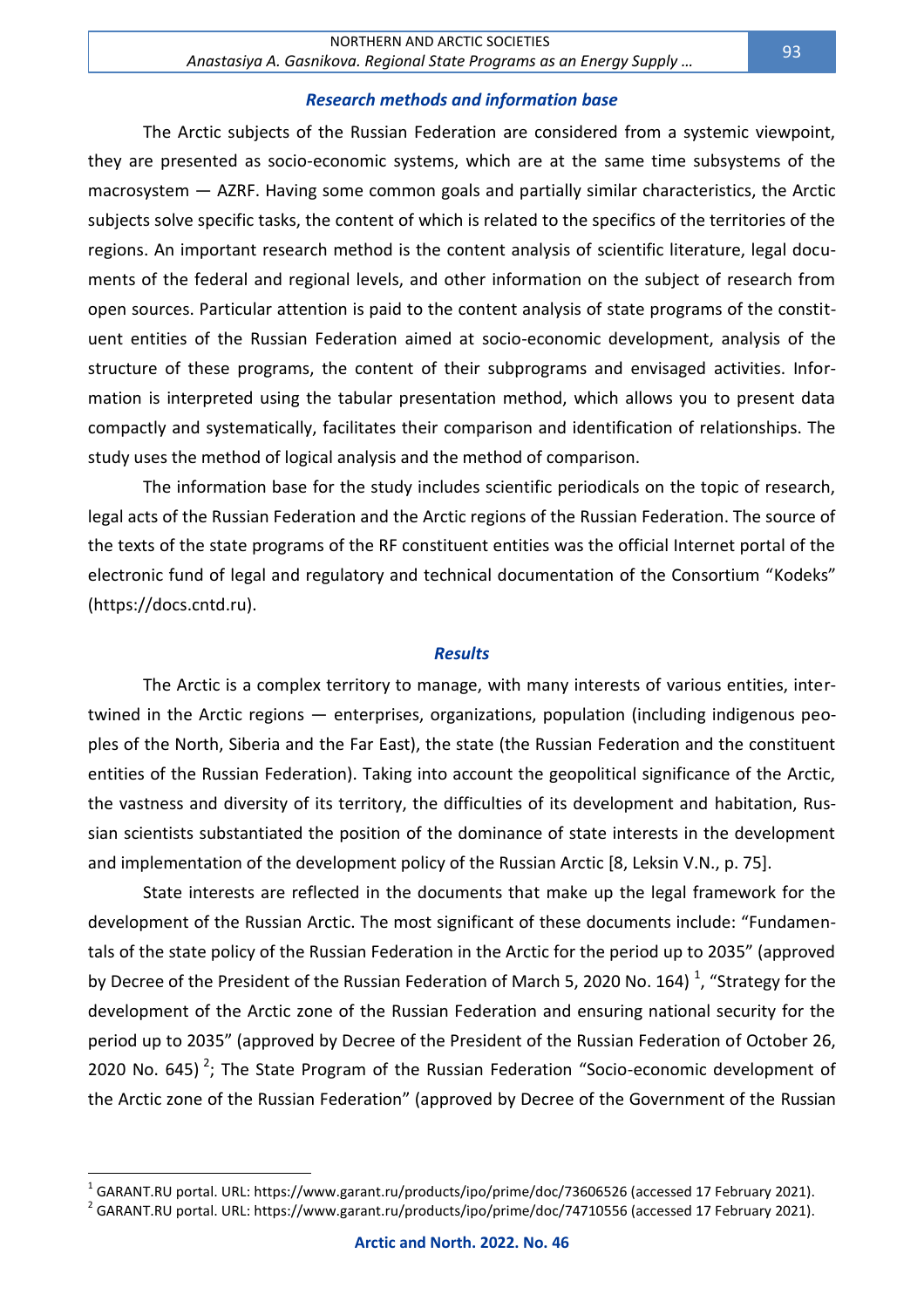Federation of March 30, 2021 No. 484)<sup>3</sup>. "Fundamentals..." and "Strategy..." determine the general directions of the development of the Russian Arctic, although the "Strategy…" is a more detailed document, which includes criteria for the effectiveness of public policy, key measures to improve the system of state management of socio-economic development. The main legal source that determines the state policy in the Russian Arctic is the state programs of the Russian Federation [9, Mankulova Zh.A., p. 130].

According to the Federal Law No. 172-FZ dated June 28, 2014 "On strategic planning in the Russian Federation", state programs contain a set of measures interconnected in terms of time, performers and resources aimed at solving certain tasks. According to researchers, the role of state planning and forecasting is currently strengthening [10, Maltseva A.A., Klyushnikova E.V., p. 5, 9; 11, Vlasyuk L.I., p. 108, 110–111; 12, Shvedov D.L., pp. 22–25, 28–29]. The chronology of the development of program tools used at the federal level is given in [13, Kalinin A.M.], which notes that since 1995 up to the present time, "the methodological support of state policy has gone from insufficiently formalized target programs to system of state programs developed according to the established form" [13, Kalinin A.M., p. 44]. State programs of the constituent entities are developed on the basis of documents of the federal level, taking into account the specifics of the regions. According to [14, Vopilovskiy S.S., p. 23], regional state programs are to some extent subprograms of federal projects, thus acting as conductors of program-targeted state administration. State programs aimed at the development of energy supply specify measures in the area under consideration, taking into account industry regulatory and technical requirements for the reliability of power equipment, energy security and efficiency, the admissibility of impact on the environment and human health.

Most of the state programs of the Arctic subjects of the Russian Federation analyzed in the course of the study are designed for a period starting in 2014–2015 and finishing in 2022–2024. Tables 1–4 present information on the state programs of the four Arctic regions of the Russian Federation, including the correlation of the program activities with energy supply factors.

It should be noted that the study considered only those regional state programs that are aimed at maintaining or developing energy supply to consumers. According to the same principle, tables 1–4 include selective information about subprograms, as well as the main events aimed at their implementation or individual regional measures. It should also be noted that state programs may be revised and extended. Thus, the state program of the Yamalo-Nenets Autonomous Okrug "Energy efficiency and energy development, providing high-quality housing and communal services to the population for 2014–2020", approved in 2013, revised and its updated version will be implemented in 2014–2024.

<sup>&</sup>lt;sup>3</sup> Electronic fund of normative-technical and normative-legal information of the Consortium "Kodeks". URL: https://docs.cntd.ru/document/603154509 (accessed 17 February 2021).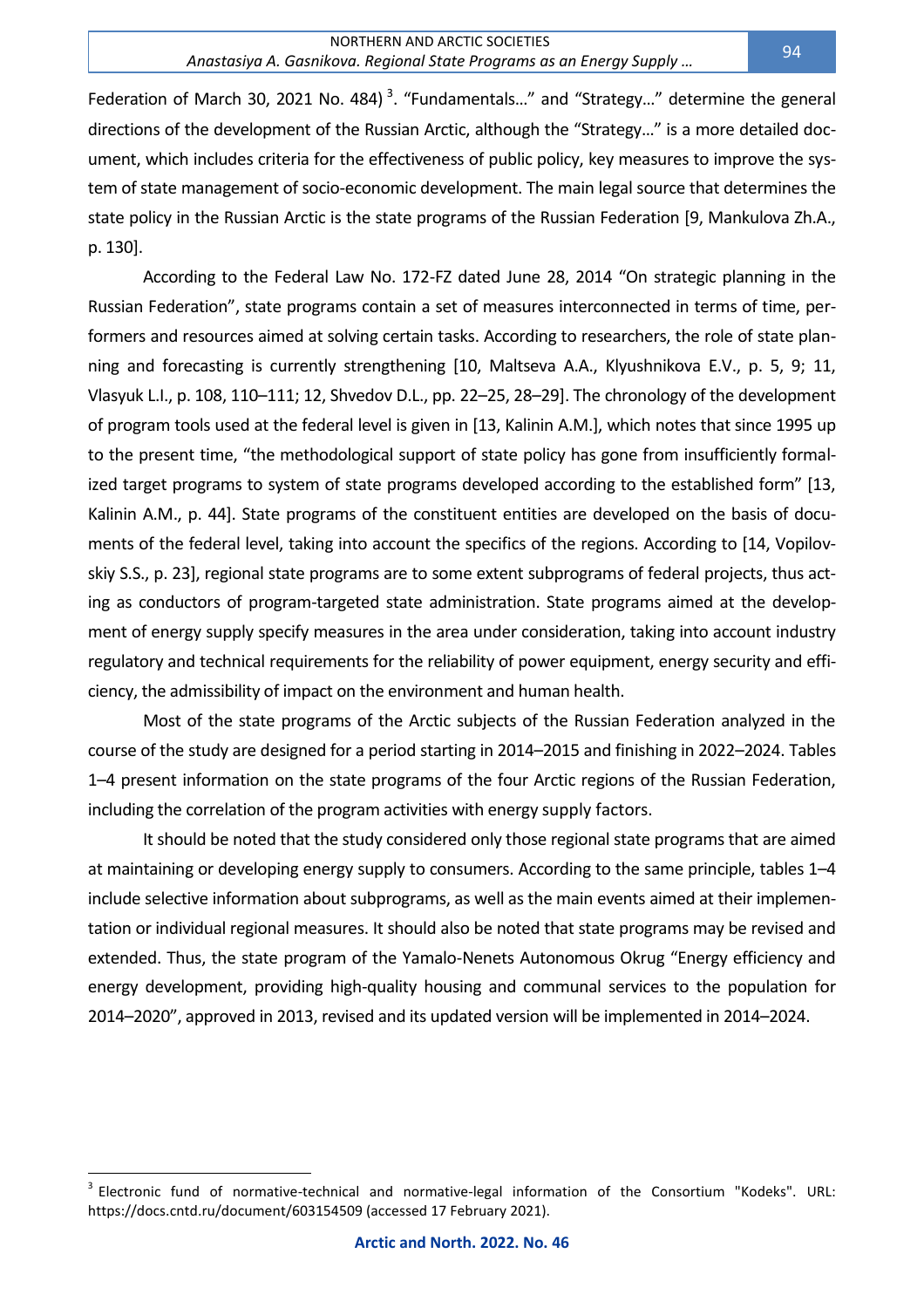#### NORTHERN AND ARCTIC SOCIETIES *Anastasiya A. Gasnikova. Regional State Programs as an Energy Supply …*

*Table 1*

95

## *State programs of Murmansk Oblast and energy supply factors<sup>4</sup>*

| State programs and their components                                                                             | Energy supply |  |
|-----------------------------------------------------------------------------------------------------------------|---------------|--|
| (subprograms, program measures - selectively, in brief from)                                                    | factors       |  |
| Economic potential (implementation period: 2021-2025)                                                           |               |  |
| Subprogram 1. Providing conditions for raising investments, development and modernization of the industrial     |               |  |
| complex, increasing the competitiveness of production (activities)                                              |               |  |
| Supporting investment activities. Providing conditions for the implementation of investment                     | L, Econ       |  |
| projects by residents of the Russian Arctic and the territory of advanced socio-economic devel-                 |               |  |
| opment "Capital of the Arctic".                                                                                 |               |  |
| Subprogram 5. Assurance of the state program implementation                                                     |               |  |
| Ensuring the implementation of government functions of strategic planning, tax regulation, and                  | L, Econ, S    |  |
| supporting social sphere                                                                                        |               |  |
| Ensuring the tariff regulation in the Murmansk oblast                                                           | Econ, S       |  |
| Comfortable housing and urban environment (implementation period: 2021-2025)                                    |               |  |
| Subprogram 4. Ensuring the sustainability of the fuel and energy complex and improving energy efficiency in the |               |  |
| Murmansk region                                                                                                 |               |  |
| Modernization of heat and electric power supply facilities. Subsidies to resource-supplying or-                 | T, Econ, S, L |  |
| ganizations. Ensuring the stable functioning and improving the energy efficiency of facilities and              |               |  |
| life support systems in municipal districts. Ensuring the implementation of government functions                |               |  |
| in the sphere of energy, energy saving and energy efficiency, housing and communal services                     |               |  |
| Environmental protection and reproduction of natural resources (implementation period: 2014-2020)               |               |  |
| Subprogram 1. Ensuring environmental safety                                                                     |               |  |
| Atmospheric air monitoring                                                                                      | Env           |  |
| Subprogram 3. Protection and rational use of water resources                                                    |               |  |
| Prevention of pollution and contamination of water bodies                                                       | Env           |  |
| Subprogram 4. Assurance of the state program implementation                                                     |               |  |
| Implementation of the government functions in the sphere of environmental protection and                        | L             |  |
| restoration of natural resources                                                                                |               |  |
| Subprogram 5. Elimination of accumulated environmental damage                                                   |               |  |
| Elimination of nuclear and radiation hazardous facilities                                                       | Env           |  |

*Table 2*

# *State programs of Nenets Autonomous Okrug and energy supply factors*

| State programs and their components                                                                     | Energy supply |  |
|---------------------------------------------------------------------------------------------------------|---------------|--|
| (subprograms, program measures – selectively, in brief from)                                            | factors       |  |
| Modernization of housing and communal services of Nenets Autonomous Okrug (implementation period: 2015- |               |  |
| 2025)                                                                                                   |               |  |
| Selected activity 7. Implementation of a centralized system of accounting for consumers of              | L, Econ       |  |
| housing and communal services, pricing of housing and communal services and the formation of            |               |  |
| unified payment documents                                                                               |               |  |
| Subprogram 1. Modernization of communal infrastructure facilities                                       |               |  |
| Preparation of communal infrastructure facilities for operation in the autumn-winter period             | Econ, S, T    |  |
| Subprogram 2. Ensuring the availability of communal services                                            |               |  |
| Public support for organizations of the housing and communal complex providing communal                 | Econ, S       |  |
| resources, taking into account the maximum indices of changes in the amount of citizens ' pay-          |               |  |
| ment for utilities                                                                                      |               |  |
| Subprogram 6. Development of the energy complex Nenets Autonomous Okrug (2018-2022)                     |               |  |

 $^4$  In this and the following tables abbreviations are used to denote energy supply factors: natural resource factors  $-$ NR, economic factors — Econ, social factors — S, technological factors — T, environmental factors — Env, legal factors — L.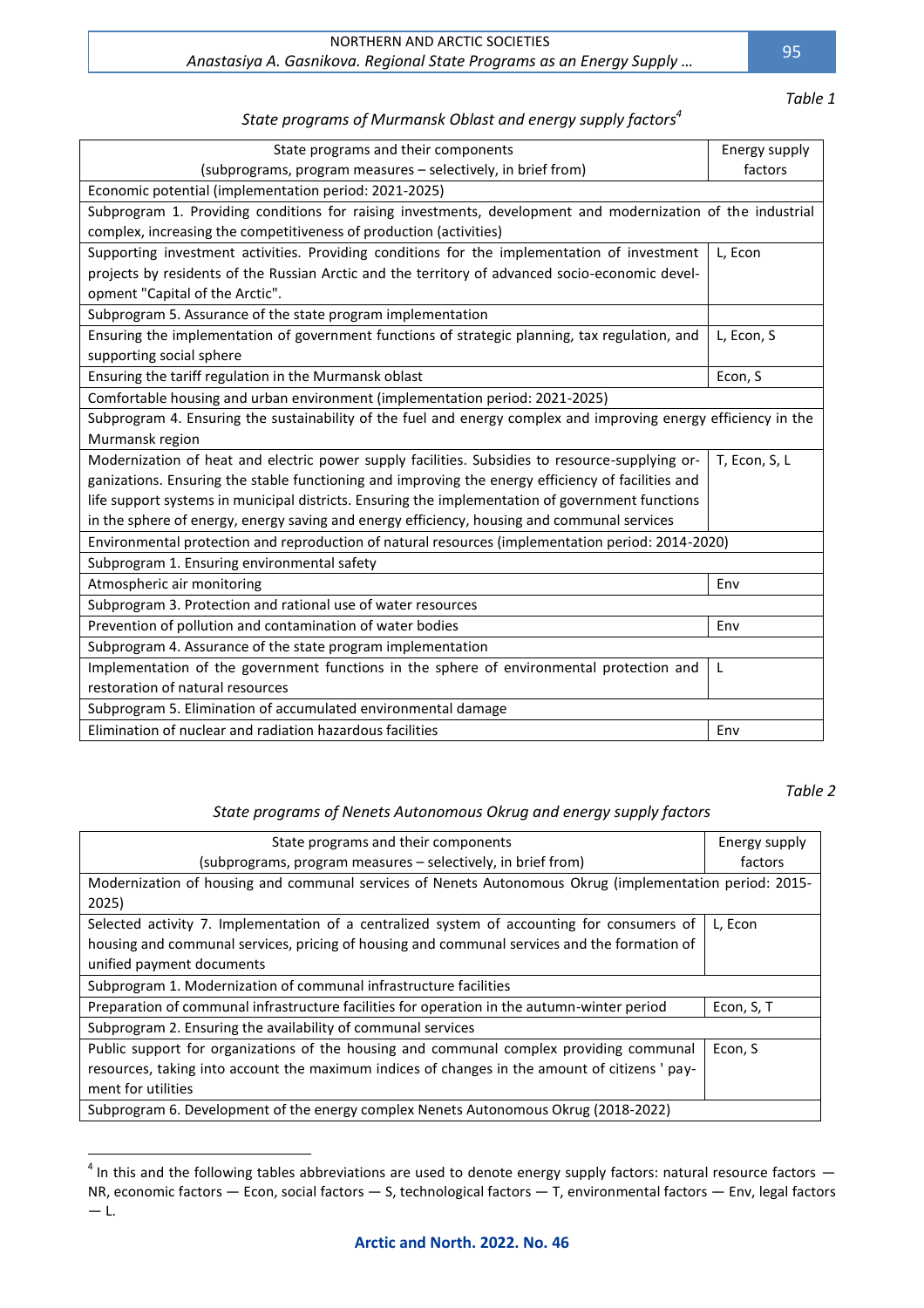#### NORTHERN AND ARCTIC SOCIETIES *Anastasiya A. Gasnikova. Regional State Programs as an Energy Supply …*

| Construction and reconstruction of heat and electric energy power supply facilities                             | Econ, T |  |
|-----------------------------------------------------------------------------------------------------------------|---------|--|
| Improving the safety of the energy system of the Nenets Autonomous Okrug                                        | T, Econ |  |
| Providing affordable and comfortable housing and public services for citizens living in Nenets Autonomous Okrug |         |  |
| (implementation period: 2014-2035)                                                                              |         |  |
| Particular measure 7. Implementation of the public policy in the sphere of construction, housing                |         |  |
| and communal services, energy industry and transport                                                            |         |  |
| Environmental protection, reproduction and use of natural resources (implementation period: 2015-2024)          |         |  |
| Particular measure "Expenses for the maintenance of state bodies and ensuring their functions"                  |         |  |
| Subprogram 1. Environmental protection and ensuring environmental safety of Nenets Autonomous Okrug             |         |  |
| Elimination of objects of accumulated environmental damage                                                      | Env     |  |
| Subprogram 3. Protection and use of water bodies                                                                |         |  |
| Ensuring the environmental safety of water bodies                                                               | Env     |  |
| Preservation and development of the Indigenous Minorities of the North in the Nenets Autonomous Okrug (im-      |         |  |
| plementation period: 2014-2022)                                                                                 |         |  |
| Subprogram 2. Saving and protection of primordial living environment of the low-numbered indigenous peoples of  |         |  |
| the North in Nenets Autonomous Okrug                                                                            |         |  |
| Ensuring the implementation of the reindeer herders' and raw-hide tent keepers' right for pur-                  | S       |  |
| chasing firewood for heating nomadic housing at preferential prices                                             |         |  |

# *State programs of Yamalo-Nenets Autonomous Okrug and energy supply factors*

| State programs and their components                                                                             | Energy supply |
|-----------------------------------------------------------------------------------------------------------------|---------------|
| (subprograms, program measures - selectively, in brief from)                                                    | factors       |
| Energy efficiency and energy development, providing high-quality housing and communal services to the popula-   |               |
| tion for 2014-2024                                                                                              |               |
| Subprogram 1. Energy saving and improving energy efficiency                                                     |               |
| Determining requirements for organizations programs in the sphere of energy saving and im-                      | L, Econ, T    |
| proving the energy efficiency. The exercise of regional powers in the sphere of jurisdiction                    |               |
| Subprogram 2. Development of energy industry and housing and communal services                                  |               |
| Development of a scheme and program for the long-term development of the electric power                         | L, Econ, T, S |
| industry. Public support for energy sector, gas supply and housing and communal services. Pub-                  |               |
| lic regulation and control of prices (tariffs) in the fuel and energy sector and the communal                   |               |
| complex                                                                                                         |               |
| Economic development and innovative economy for 2014-2024                                                       |               |
| Subprogram 1. Development and operation of an integrated system of strategic planning of socio-economic devel-  |               |
| opment                                                                                                          |               |
| Development of regional strategic documents. Monitoring and control of socio-economic devel-                    | L, Econ, S    |
| opment targets                                                                                                  |               |
| Subprogram 3. Development of small and medium-sized businesses                                                  |               |
| Public support for entrepreneurship (including supporting improving the energy efficiency of                    | Econ          |
| production, partial compensation of the energy resources cost)                                                  |               |
| Development of the mineral resource base (implementation period: 2014-2024)                                     |               |
| Subprogram 1. Geological study of subsurface resources and geoinformation support of natural resources man-     |               |
| agement                                                                                                         |               |
| Works on geological study of subsurface resources (including monitoring of the proven hydro-                    | Econ, NR      |
| carbon reserves; government grants for research on the topic "Development of a unified geo-                     |               |
| logical model of the structure and oil-and-gas potential of the southern part of the Kara Sea")                 |               |
| Subprogram 2. Licensing and monitoring of subsurface resources use and the activities of fuel and energy compa- |               |
| nies                                                                                                            |               |
| Management of natural and subsurface use                                                                        | Econ          |
| Subprogram 3. Assurance of the state program implementation                                                     |               |
| Governance and management in the sphere of designated functions                                                 | L             |
| Social support of citizens and labor protection (implementation period: 2014-2022)                              |               |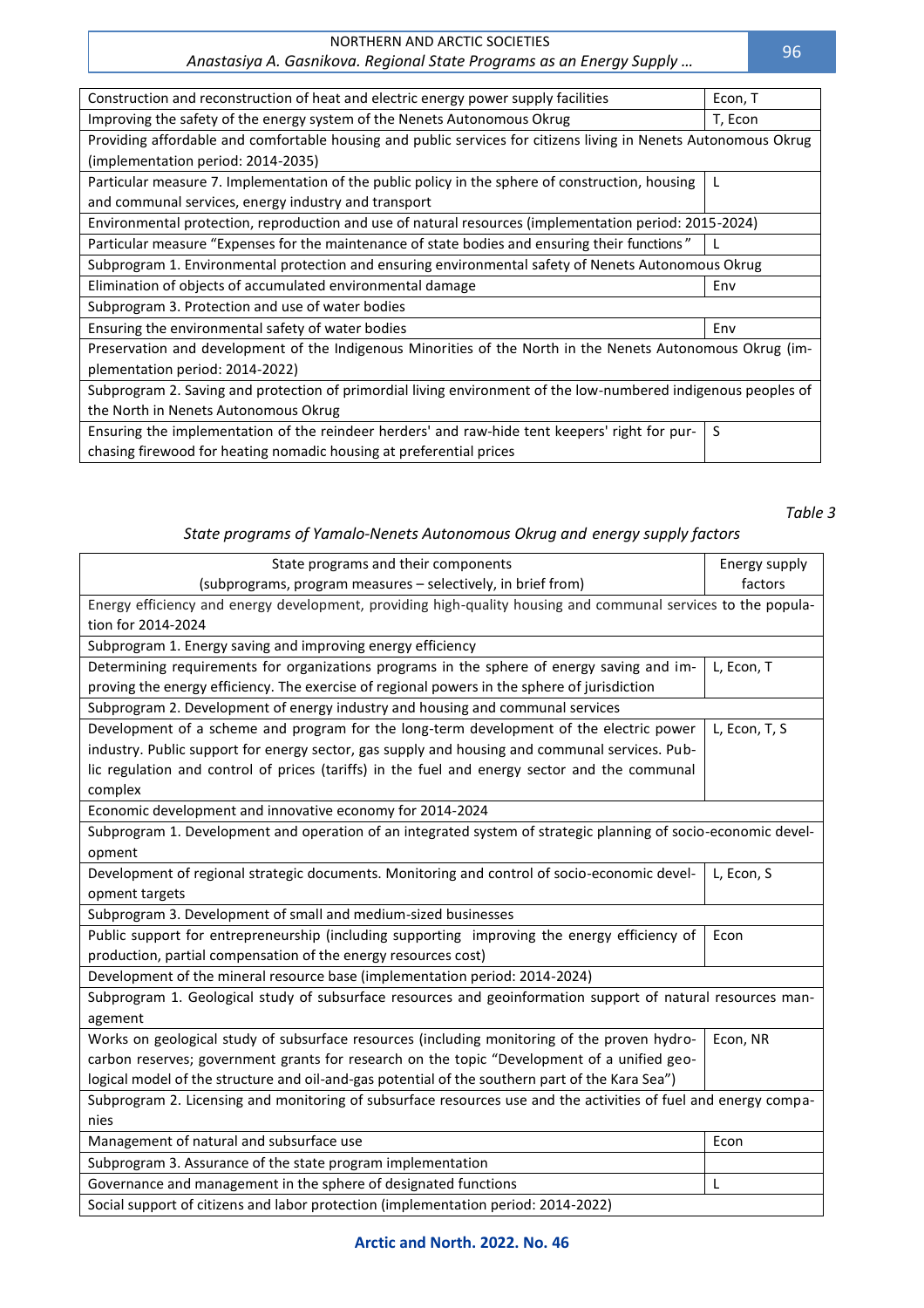### NORTHERN AND ARCTIC SOCIETIES

# *Anastasiya A. Gasnikova. Regional State Programs as an Energy Supply …*

| Subprogram 1. Development of social support measures for certain categories of citizens                         |        |  |
|-----------------------------------------------------------------------------------------------------------------|--------|--|
| Support measures (including payment for housing and communal services)                                          |        |  |
| Environmental protection (implementation period: 2014-2024)                                                     |        |  |
| Subprogram 1. Maintaining an ecological balance and a favorable environment                                     |        |  |
| Environmental protection and environmental safety (including environmental monitoring, es-                      | Env, S |  |
| tablishing specially protected natural reservation)                                                             |        |  |
| Subprogram 2. Implementation of the public policy in the sphere environmental protection, atmospheric air, man- |        |  |
| agement of production and consumption wastes, as well as organizing and convening public environmental impact   |        |  |
| assessment at the regional level                                                                                |        |  |
| Consideration of plans for the prevention and elimination of accidental oil and oil products spill.             | Env, L |  |
| Ecological monitoring and environmental impact assessment                                                       |        |  |

*Table 4*

# *State programs of Chukotka Autonomous Okrug and energy supply factors*

| State programs and their components                                                                           | Energy supply |  |
|---------------------------------------------------------------------------------------------------------------|---------------|--|
| (subprograms, program measures - selectively, in brief from)                                                  | factors       |  |
| Energy sector development of the Chukotka Autonomous Okrug (implementation period: 2016-2024)                 |               |  |
| Subprogram. Energy saving and energy efficiency improvement                                                   |               |  |
| Development and implementation of energy saving projects                                                      | T, Econ       |  |
| Subprogram. Development and modernization of the electric power industry                                      |               |  |
| Construction, reconstruction and design and survey work (including development of design and                  | T, Econ       |  |
| survey documentation, commissioning of generating reserve capacities, refurbishment and re-                   |               |  |
| construction of power transmission lines and transformer substations)                                         |               |  |
| Public support of energy supply organizations (including compensation of economically justified               | Econ, S       |  |
| expenditures for the guaranteeing supplier in certain cases)                                                  |               |  |
| Development of industrial infrastructure (including construction of power transmission lines)                 | T, Econ       |  |
| Subprogram. Development of the gas industry                                                                   |               |  |
| Public support of gas supply organizations (including construction of gas distribution pipelines,             | Econ, T, Env  |  |
| increasing the capacity of the automatic gas distribution station)                                            |               |  |
| Subprogram. Development of the coal industry                                                                  |               |  |
| Public support of the coal industry companies (including coal mining)                                         | Econ, NR, T   |  |
| Development of housing and communal services and the water management complex of the Chukotka Autono-         |               |  |
| mous Okrug (implementation period: 2016-2024)                                                                 |               |  |
| Subprogram. Public support for housing and communal services                                                  |               |  |
| Subsidies to housing and communal companies for upgrading and equipping their facilities                      | Econ, S, T    |  |
| Subsidies to resource-supplying companies for partial compensation of the costs related to the                | Econ, S       |  |
| provision of communal resources (services) to the population                                                  |               |  |
| Subprogram. Providing conditions for the development of the communal complex                                  |               |  |
| Energy saving measures                                                                                        | T, Econ       |  |
| Construction, reconstruction and thorough repairs of engineering infrastructure facilities                    | T             |  |
| Subprogram. Implementation of measures for the development of communal infrastructure                         |               |  |
| Development of infrastructure providing uninterrupted supply of heat and electric energy to                   | T, S          |  |
| residents of city of Bilibino and city of Pevek                                                               |               |  |
| Environmental protection and and ensuring rational use of natural resources in Chukotka Autonomous Okrug (im- |               |  |
| plementation period: 2015-2024)                                                                               |               |  |
| Subprogram. Prevention of negative impact on the environment and elimination of the consequences of such im-  |               |  |
| pact                                                                                                          |               |  |
| Prevention of negative impact on the environment and elimination of environmental damage                      | Env           |  |
| associated with economic activities                                                                           |               |  |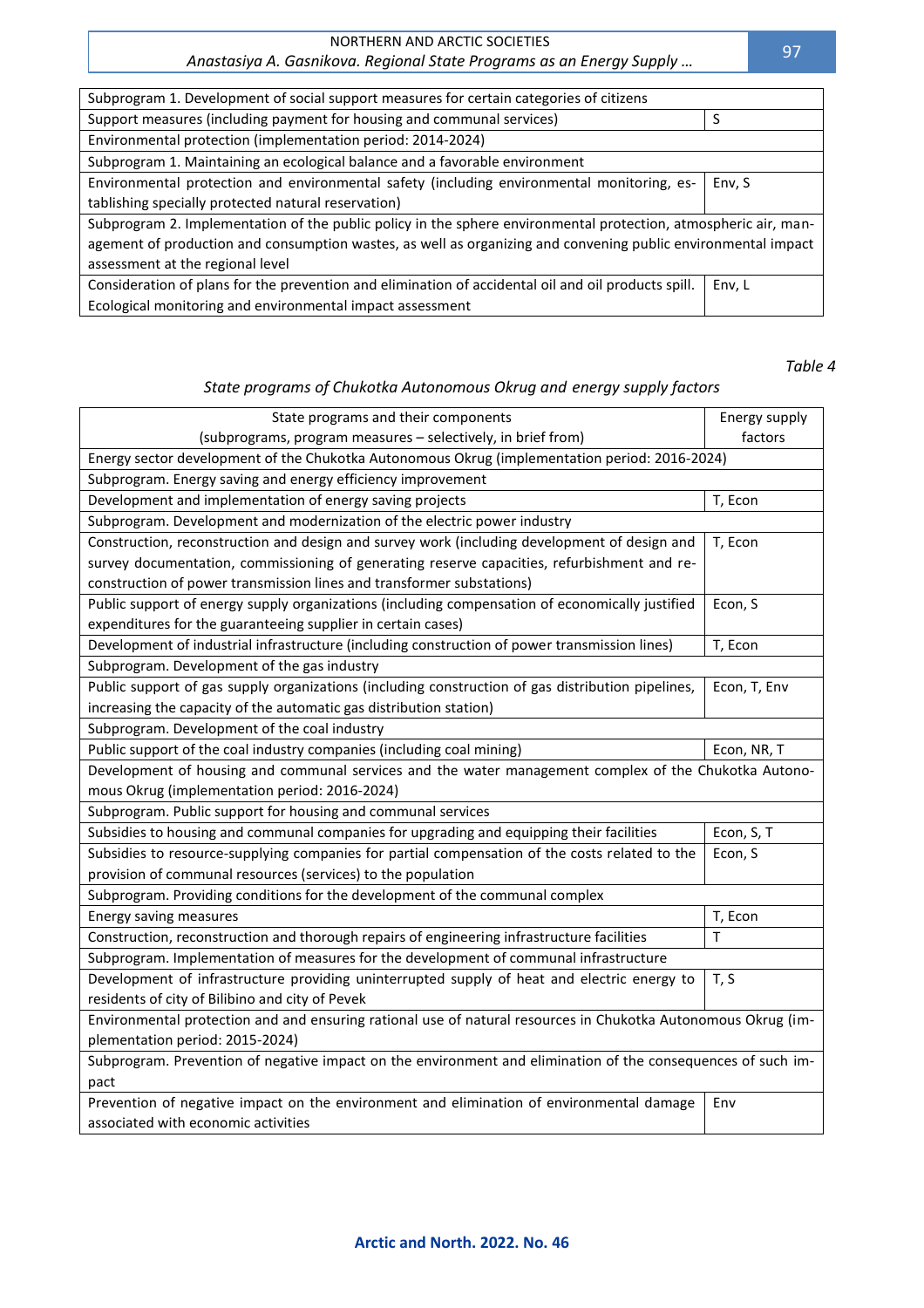#### *Discussion*

Each of the AZRF subjects under consideration has its own set of regional state programs. The structure of the state program presents the program passport, information about the program, followed by data on subprograms (passports of state programs, information about subprograms), data on targets, program activities, etc. in tabular form, by subprograms. Sometimes the order of presentation is different — for example, the state programs of the Chukotka Autonomous Okrug first present the program passport, then the subprogram passports, the program data, target indicators, etc., and the subprograms are not numbered. The state programs of the Nenets Autonomous Okrug, in addition to the presence of subprograms, are characterised by the inclusion of selected activities, and sometimes their number exceeds the number of subprograms. However, these differences are not an obstacle to comparing the state programs of various subjects of the Russian Federation.

The tasks of energy supply development are distributed unevenly in the subjects' state programs. Some regions have developed large programs with a developed structure of subprograms, while others have adopted programs aimed at solving a narrower range of tasks. For example, Yamalo-Nenets Autonomous Okrug has developed a regional program with energy efficiency in its title, but in Murmansk Oblast and Chukotka Autonomous Okrug, energy efficiency issues are included in subprograms of larger programs.

Examination of the content of state programs reveals some similar areas and measures for the development of energy supply in the regions. Thus, the regions pay attention to the development of energy infrastructure, energy efficiency, quality of housing and communal services, environmental pollution by energy enterprises. They provide support for energy enterprises, for example, in the form of subsidies to compensate for lost income due to state regulation of prices (tariffs), in some cases — subsidies to recover part of the costs of capital repair of utility infrastructure systems, to organize energy supply to the population, sometimes budgetary investments in capital construction projects are provided. State programs in the field of environmental protection include reduction of the negative impact of energy enterprises' activities on the natural environment; such programs are included in the consideration.

When comparing the list and content of the state programs of the regions, differences can be identified.

For example, the Murmansk Oblast does not have an active state program focused on energy development in the region at the time of writing this paper. However, significant attention to these issues is paid in one of the subprograms of the regional state program "Comfortable housing and urban environment". It should be noted that the earlier state program of the Murmansk Oblast (2014–2020) "Providing a comfortable living environment for the population of the region" initially did not contain materials of significant interest for the study. However, later it was supplemented by the subprogram "Ensuring the sustainable operation of the fuel and energy complex of the Murmansk Oblast and increasing energy efficiency". A subprogram with the same name is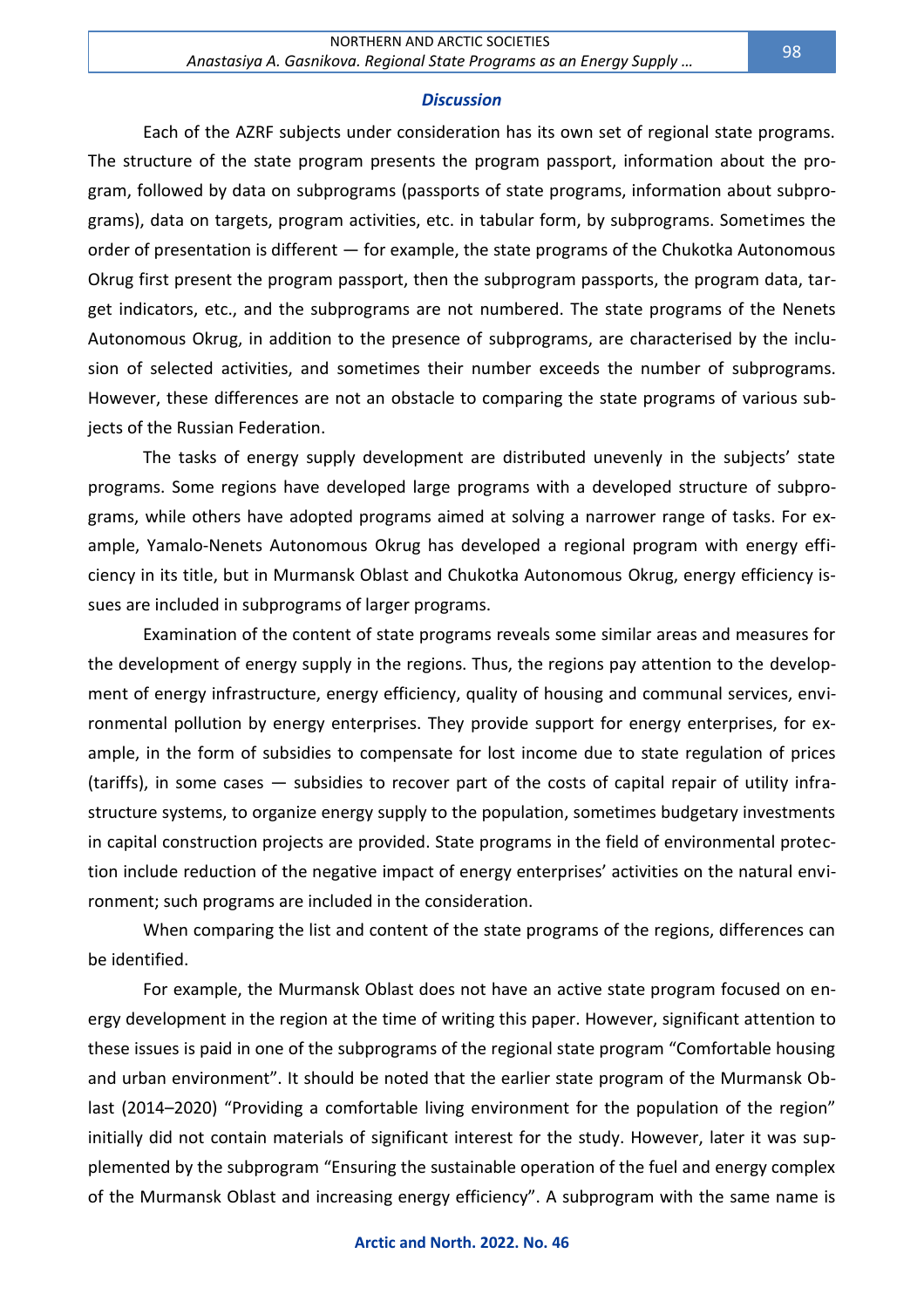present in the current regional state program "Comfortable housing and urban environment". It should be noted that the state programs of other RF subjects, aimed at providing the population with comfortable housing, pay more attention to housing construction and development of housing and communal services, the inclusion of subprograms, aimed at the development of the fuel and energy sector, is atypical.

The state program of the Murmansk Oblast "Environmental protection and reproduction of natural resources" includes a subprogram aimed at the protection of water resources. In this regard, it is worth noting that the lake and river system of the Oblast is favourable for the development of hydropower — the natural regime of most large lakes and rivers is regulated by six cascades of hydroelectric power stations. The subprogram "Liquidation of accumulated environmental damage" of the specified state program should also be mentioned. The reason for special attention to this subprogram was the concentration of nuclear power facilities in the territory of the Murmansk Oblast, which appeared over a long (more than 40 years) period of operation of the military and icebreaking nuclear fleets of the USSR and Russia.

In the Nenets Autonomous Okrug, a state program has been developed aimed at modernizing the housing and communal services. This is a large program that includes a complex of separate measures and subprograms. It covers a wide range of issues, including modernization of communal infrastructure, ensuring the availability of utilities and the safety of the housing stock, development of a waste management system, etc. Its subprogram, aimed at developing the energy complex of the region, is of interest for research. For comparison, in other regions, measures for the development of housing and communal services are usually provided for in the subprograms of larger programs. Perhaps more attention to the modernization of housing and communal services and consideration of the development of the energy complex at the nested level of the state program is due to the fact that decentralized energy supply to consumers prevails on the territory of the Nenets Autonomous Okrug (with the exception of the urban district of Naryan-Mar), and oil and gas enterprises in the region use their own power plants.

In the Nenets Autonomous Okrug, such specific features of the Arctic regions as the residence of representatives of indigenous minorities leading a traditional way of life are evident. The energy supply for this category of the population has specific features, such as the use of firewood for heating nomadic housing. The manifestation of this specificity is reflected in the state program "Preservation and development of the Indigenous Minorities of the North in the Nenets Autonomous Okrug".

In the Yamalo-Nenets Autonomous Okrug, the regional state program "Energy efficiency and energy development, providing high-quality housing and communal services for the population for 2014–2024" is dedicated to various aspects of the development of energy supply. In addition, energy supply issues are also discussed in other state programs of the Okrug. In recent years, there has been an active industrial development of the territory of the Yamalo-Nenets Autonomous Okrug, associated with the extraction of oil and gas condensate. This specificity is reflected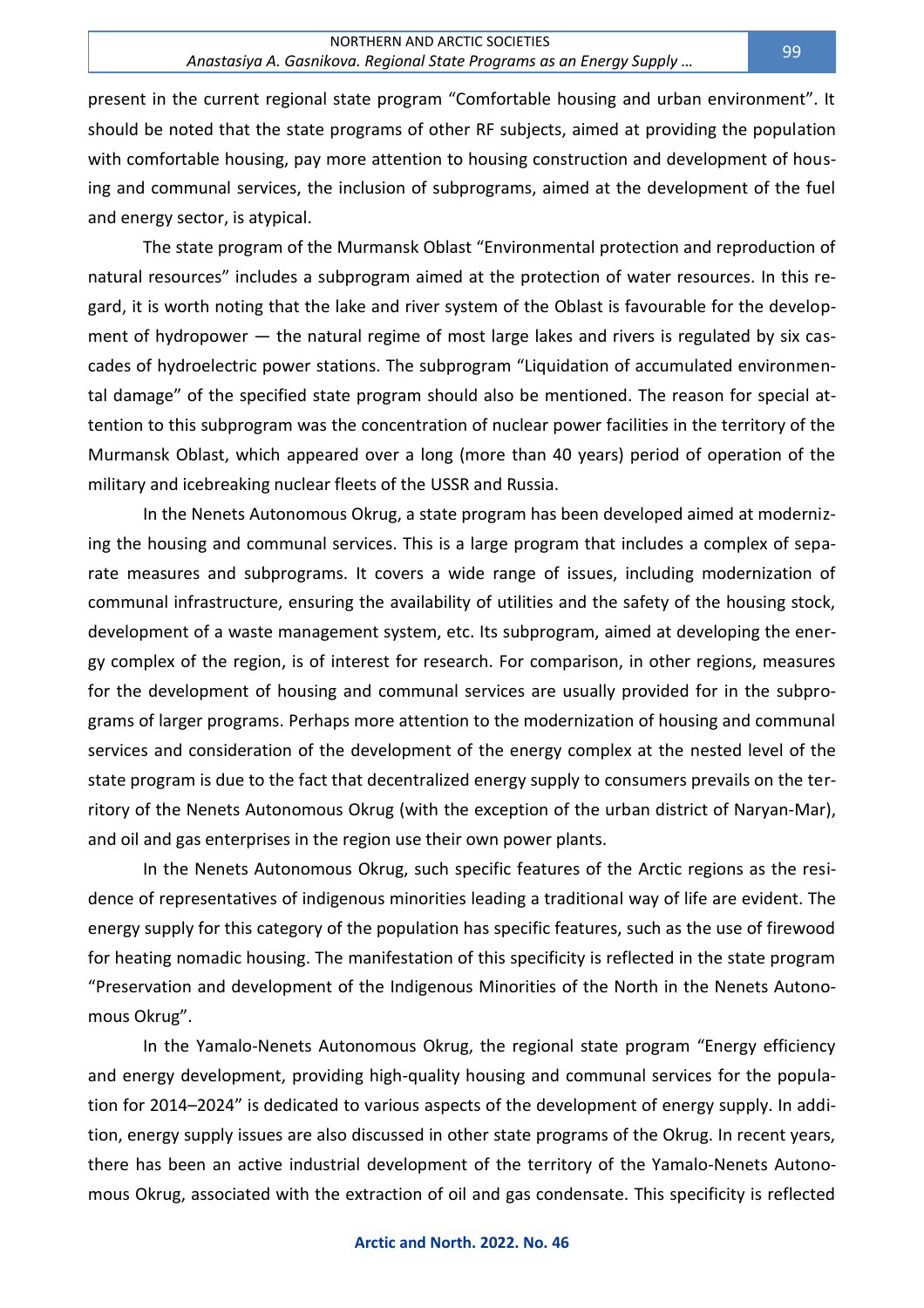in the state program of the Okrug "Development of the mineral resource base". Its subprogram 1 "Geological study of subsurface resources and geoinformation support of natural resources management" is aimed at strengthening the raw material base for the production of local building materials, filling the fund of geological information. At the same time, the text of the program notes that common minerals (sand, sand-gravel mixtures, peat) are required in large quantities for the implementation of large investment projects for the development of hydrocarbon deposits on the Yamal Peninsula, the construction of the Bovanenkovo-Ukhta gas pipeline, the main oil pipeline, the building of the plant for the liquefaction of natural gas. Subprogram 1 also provides for monitoring the state and use of the mineral resource base of the region, industries of the fuel and energy complex, which will provide information allowing the Government of the Yamalo-Nenets Autonomous Okrug to interact with oil and gas companies and federal authorities in resolving issues related to natural resource regulation.

The state program "Environmental protection of the Yamalo-Nenets Autonomous Okrug for 2014–2024" notes that the intensification of industrial development associated with the extraction of oil and gas condensate leads to the appearance of additional anthropogenic loads, and sometimes this happens on territories of traditional economic activity of the indigenous peoples of the North. Additional anthropogenic pressures require extra measures to protect the natural environment and preserve the traditional way of life of indigenous peoples. An acute problem of the Autonomous Okrug is the intensive negative impact of associated petroleum gas (APG) emissions. In order to solve this problem, actions of both oil producers and state authorities are needed.

The state program "Energy sector development of the Chukotka Autonomous Okrug" covers a wide range of issues, including energy saving, modernization of the electric power industry, development of the gas and coal industries. A separate state program of the region is devoted to the development of housing and communal and water management complexes — probably because these complexes are close to the consumer (unlike fuel and energy enterprises). The state program "Development of housing and communal services and the water management complex of the Chukotka Autonomous Okrug" is aimed at improving the reliability and efficiency of the region's communal infrastructure, providing the population with high-quality affordable communal services, and ensuring uninterrupted heat and power supply. This program provides for curbing the growth of utility bills, replacing the retired capacities of the Bilibino NPP with the capacities of a new generation facility; modernization of public infrastructure.

The factors of energy supply considered in the study are taken into account to a greater or lesser extent in regional state programs. In most cases, state programs, their subprograms and activities can be compared with several groups of factors, as shown in Tables 1–4.

Natural resource factors at the regional level can be taken into account to a limited extent. This group of factors is associated with activities aimed at studying the natural resource potential that can be realized for the purposes of energy supply. This is relevant for regions where hydrocarbon deposits are being developed. Thus, in the Yamalo-Nenets Autonomous Okrug, a state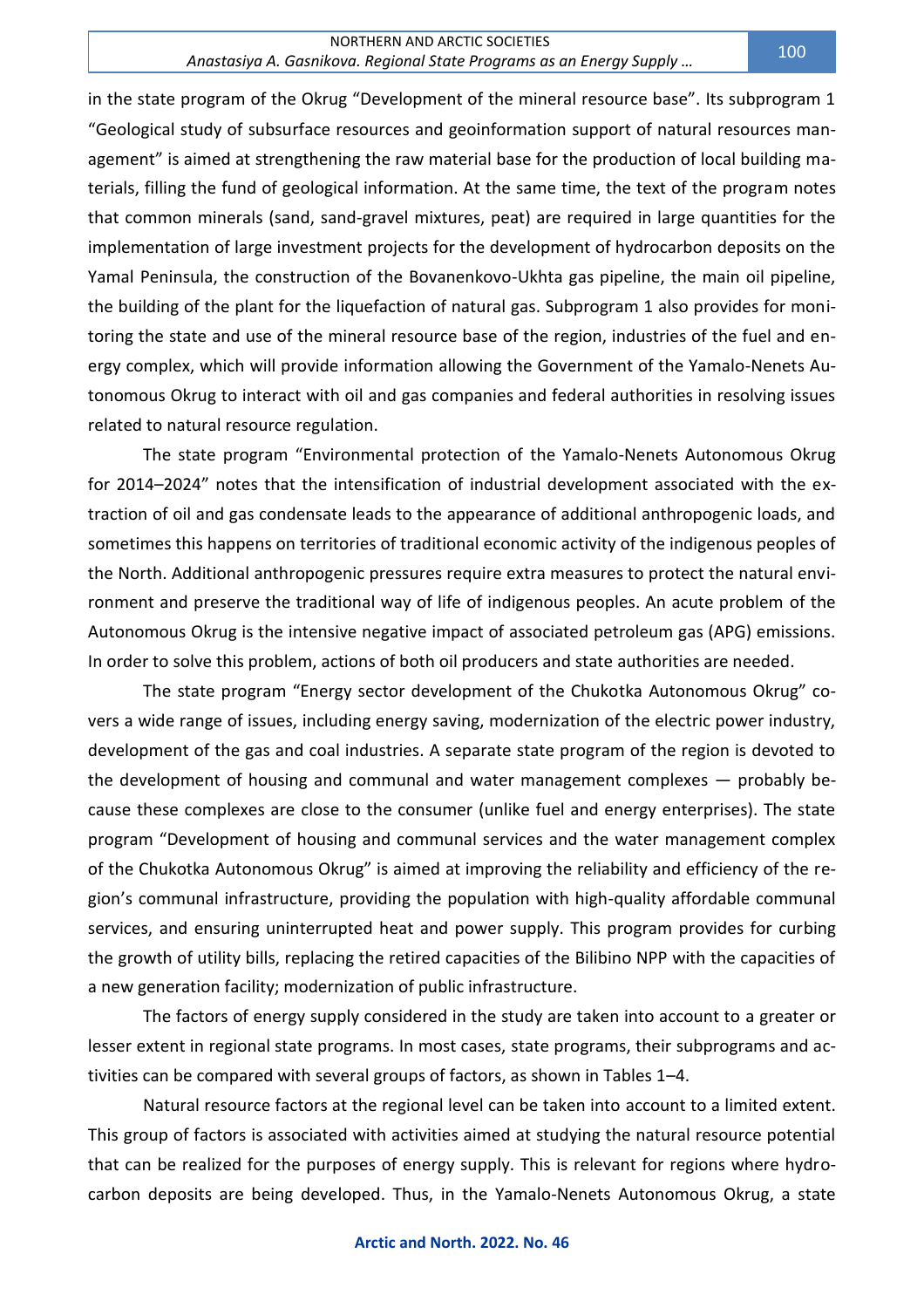program "Development of the mineral resource base" has been introduced, which involves the geological study of the subsoil and the licensing of subsoil use activities. The implementation of program measures should ensure the improvement of mineral resources, primarily energy security of Russia and the region and, in general, give a positive socio-economic effect. However, the actual organization of large-scale hydrocarbon production is one of the tasks that are solved at the highest level. In the Chukotka Autonomous Okrug, the subprograms "Development of the gas industry" and "Development of the coal industry" can be noted, which provide for state support for enterprises in the relevant sectors.

Economic factors are reflected in state programs aimed at the economic development of the region, increasing its economic potential, and creating a favorable investment climate. One means of doing this is to increase the availability of energy infrastructure. It may be noted that more attention to economic development is paid in the programs of the Murmansk Oblast (which has a relatively diversified economy) and the Yamalo-Nenets Autonomous Okrug (which has an active industrial development).

Social factors are connected with state regulation of prices (tariffs) in the energy sector, control of housing and communal services quality  $-$  these issues are addressed in the state programs of all regions. The conservation of land and the protection of the traditional way of life of the indigenous peoples of the North are the tasks of the state, and this is also reflected in the state programs of the Arctic regions. One of the programs of the Nenets Autonomous Okrug provides for such a specific measure as providing reindeer herders and raw-hide tent keepers with firewood for heating nomadic housing at a reduced price. In regions where industrial development is taking place, the interests of the indigenous population are to be taken into account in the creation of industrial facilities.

Technological factors at the regional level are manifested through the implementation of measures to simplify the technological connection of consumers to the energy infrastructure, construction, modernization and reconstruction of energy facilities, as well as measures to develop energy saving and to improve energy efficiency.

Environmental factors are reflected in programs aimed at protecting the environment such programs have been developed in all regions. Researchers point out the high sensitivity of Arctic ecosystems to changes. As noted in [4, Witt M. de, Stefánsson H., Valfells A., Larsen J.N., p. 144], climate change has a significant impact on the Arctic environment, with temperatures rising two to three times faster than anywhere else on the planet. Although climatic features have an impact on the demand for energy resources and the operation of power equipment, it is more correct to consider climate change issues among environmental rather than natural resource factors of energy supply. Natural resource factors imply the possibilities and limitations of organizing energy supply, while the environmental factors primarily mean the environmental impact of the energy sector enterprises. No objectives related to global climate change impacts are set at the level of constituent entities of the Russian Federation. Such tasks are set at the national, interstate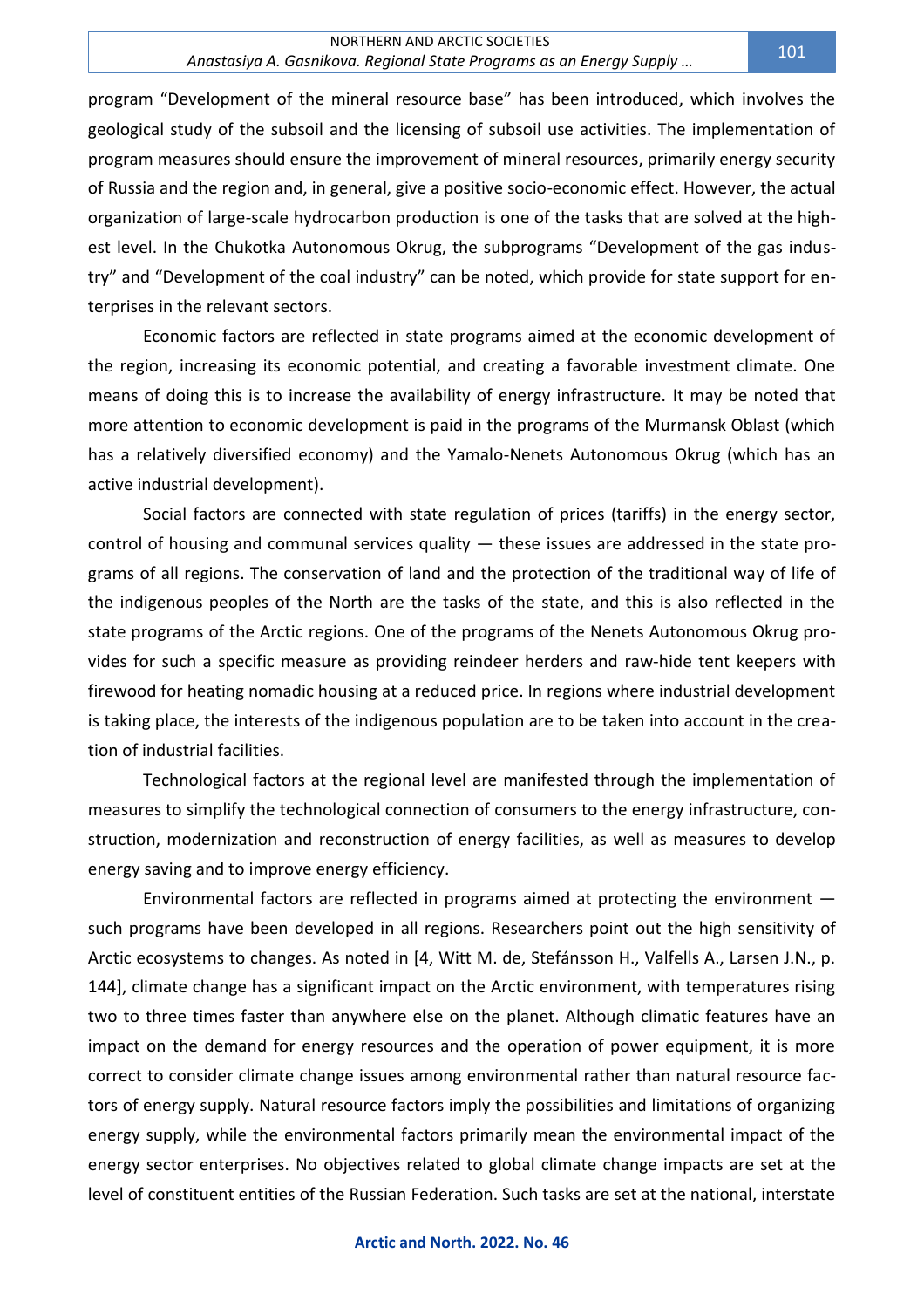and global levels, and individual regions can serve as conductors of the tasks set above. It is important that there is a need to preserve and ensure the protection of the natural environment of the Arctic in each RF subject. The analyzed state programs provide for measures to protect the environment of the regions (in particular, the prevention of excess emissions of pollutants by energy enterprises), taking into account the specifics of the regions. Regional peculiarities are reflected in the specification of tasks and the list of program measures. For example, the state program in Murmansk Oblast specifically mentions the need to eliminate radiation hazardous facilities. In the Yamalo-Nenets Autonomous Okrug, plans for prevention and elimination of oil and petroleum product spills are being developed.

The legal factors of energy supply are related to the fact that the state programs of the constituent entities of the Russian Federation are conductors and instruments for implementing energy policy. Each state program contains a subprogram and measures aimed at the implementation of state functions in the area of its action.

#### *Conclusion*

State programs of the constituent entities of the Russian Federation are an instrument of regional policy. Each state program has goals, objectives and provides for a set of measures to solve the set tasks. The study analyzes the content of state programs of four Arctic regions of the Russian Federation (Murmansk Oblast, Nenets, Yamalo-Nenets and Chukotka Autonomous okrugs), which are directly or indirectly aimed at developing energy supply to consumers. Each of the considered regions has its own set of state programs. Their structure does not differ much (the differences are usually related to the order of presentation of the content of the program, the presence or absence of selected activities along with subprograms).

The tasks of energy supply development are distributed unevenly in the state programs of the constituent entities of Russia, the measures have different details. However, each region provides support for the development of energy infrastructure (including those related to general economic development), measures to save energy and improve energy efficiency, provide consumers with high-quality housing and communal services, reduce the negative impact of energy enterprises on the environment. Lists and details of state programs and activities, level of attention to any issues of energy supply can be explained by the peculiarities of the regions. For example, the presence of significant reserves of hydrocarbon resources, the widespread use of hydropower resources, and the residence of the indigenous peoples of the North in the region are among such features.

Various factors of energy supply are taken into account to a greater or lesser extent in regional state programs. The prevailing factors are economic and legal. As an instrument of regional energy policy, the state programs of the RF subjects act as legal factors. Economic factors can be correlated with most state programs, since each state program is aimed at solving problems in any sector of the economy or social sphere, or at creating conditions for favorable socio-economic de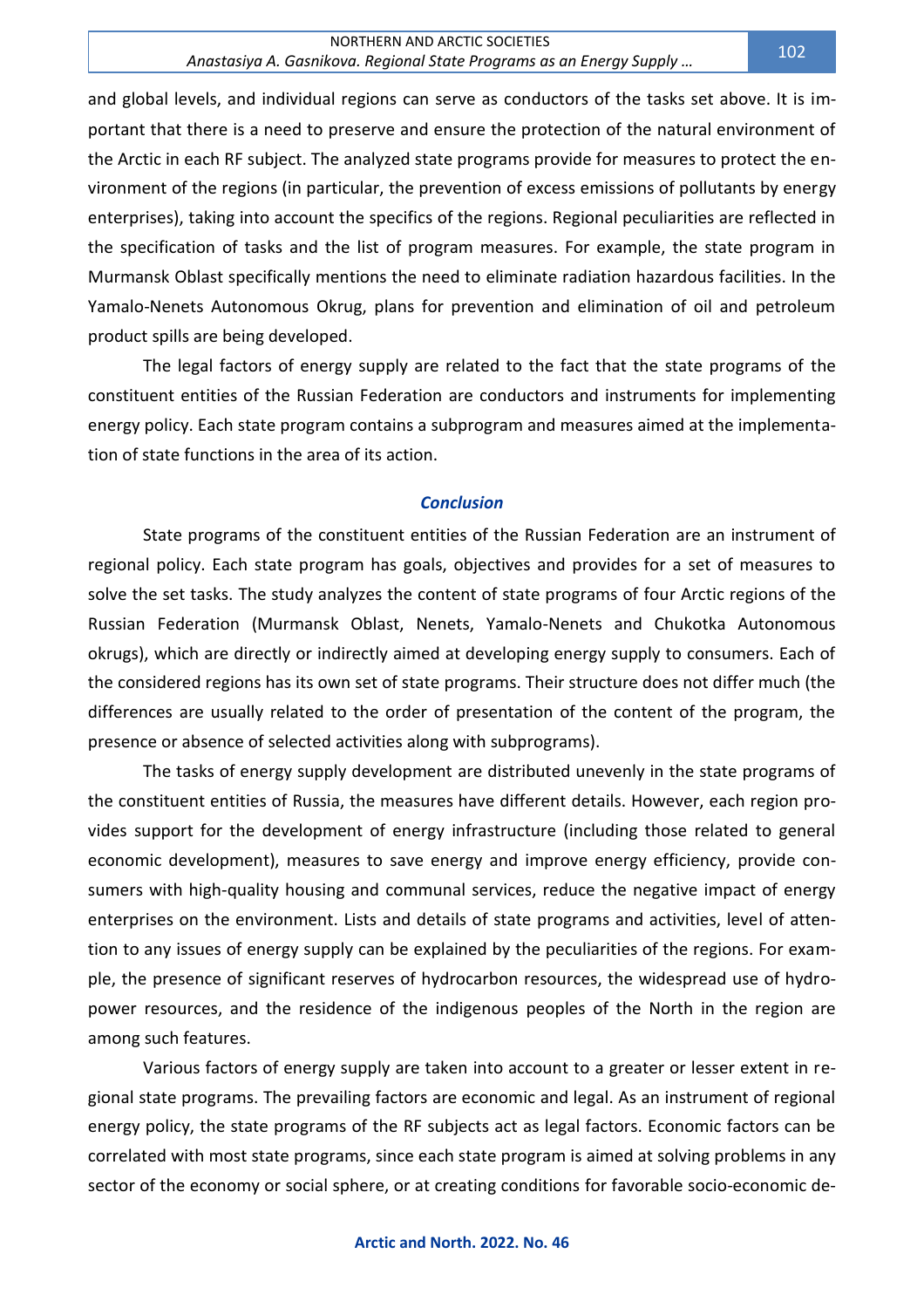velopment of the region as a whole. Social factors are reflected in measures aimed at protecting the interests of the population, primarily through the regulation of prices (tariffs) in the energy sector, as well as measures to protect the interests of the indigenous peoples of the North in the implementation of projects for the development of energy resources on their territories.

Technological and environmental factors in regional state programs are manifested, as a rule, through the inclusion of measures that implement the requirements of the legislation in the relevant areas. Regional state programs aimed at environmental protection may, if necessary, pay attention to the solution of specific problems (a typical example: plans for the prevention and elimination of oil spills in the Yamal-Nenets Autonomous Okrug where large-scale hydrocarbon extraction operations are being carried out). Natural resource factors may be taken into account on the regional level to a limited extent, and this group of factors may be compared with activities aimed at studying the potential of local energy resources, which can be used for energy supply to consumers in the regions.

The results outlined in the article may be useful to researchers of the regional economy and energy, as well as employees of public authorities in the Arctic regions of Russia. Despite the fact that all state programs of the RF subjects are developed in accordance with the requirements defined at the federal level, the programs vary somewhat in different regions. The review of regional state programs, on the one hand, shows the general directions for supporting the development of energy supply in the Russian Arctic, on the other hand, allows to see that different regions have their own tasks in the field of energy supply development and own approaches of their solution. The latter is manifested in the choice and specification of measures provided for by regional state programs. The study of the system of state programs and activities aimed at the development of energy supply makes it possible to assess the comprehensiveness of energy supply issues and the best practices in addressing these issues in the regions. Thus, the results presented in the article can be used to develop new state programs, or amend the current ones.

# *References*

- 1. Gasnikova A.A. Uchet razlichnykh faktorov v regulirovanii energoobespecheniya v arkticheskikh regionakh [Different Factors in the Regulation of Energy Supply in the Arctic Regions]. *Sever i rynok: formirovanie ekonomicheskogo poryadka*, 2020, no. 3 (69), pp. 131–143. DOI: 10.37614/2220- 802X.2.2020.69.009
- 2. Popel' O.S. Perspektivnye tekhnologii maloy i vozobnovlyaemoy energetiki dlya osvoeniya i razvitiya Arkticheskoy zony Rossiyskoy Federatsii [Perspective Technologies of the Small-Scale and Renewable Power Generation for Reclaiming and Developing of the Arctic Zone of Russian Federation]. *Gosudarstvennyy audit. Pravo. Ekonomika.* [State Audit. Law. Economy], 2017, no. 1, pp. 44–52.
- 3. Bogoyavlensky V.I. Sovershenstvovanie gosudarstvennoy politiki i razvitie strategii osvoeniya resursov uglevodorodov v rossiyskoy Arktike [Improvement of State Policy and Development of a Strategy Fordeveloping Hydrocarbon Resources in the Russian Arctic]. *Nauchnye trudy Vol'nogo ekonomicheskogo obshchestva Rossii* [Scientific Works of the Free Economic Society of Russia], 2020, vol. 224, no. 4, pp. 59–85. DOI: 10.38197/2072-2060-2020-224-4-59-85
- 4. Witt M. de, Stefánsson H., Valfells A., Larsen J.N. Energy Resources and Electricity Generation in Arctic Areas. *Renewable Energy*, 2021, vol. 169, pp. 144–156. DOI: 10.1016/j.renene.2021.01.025